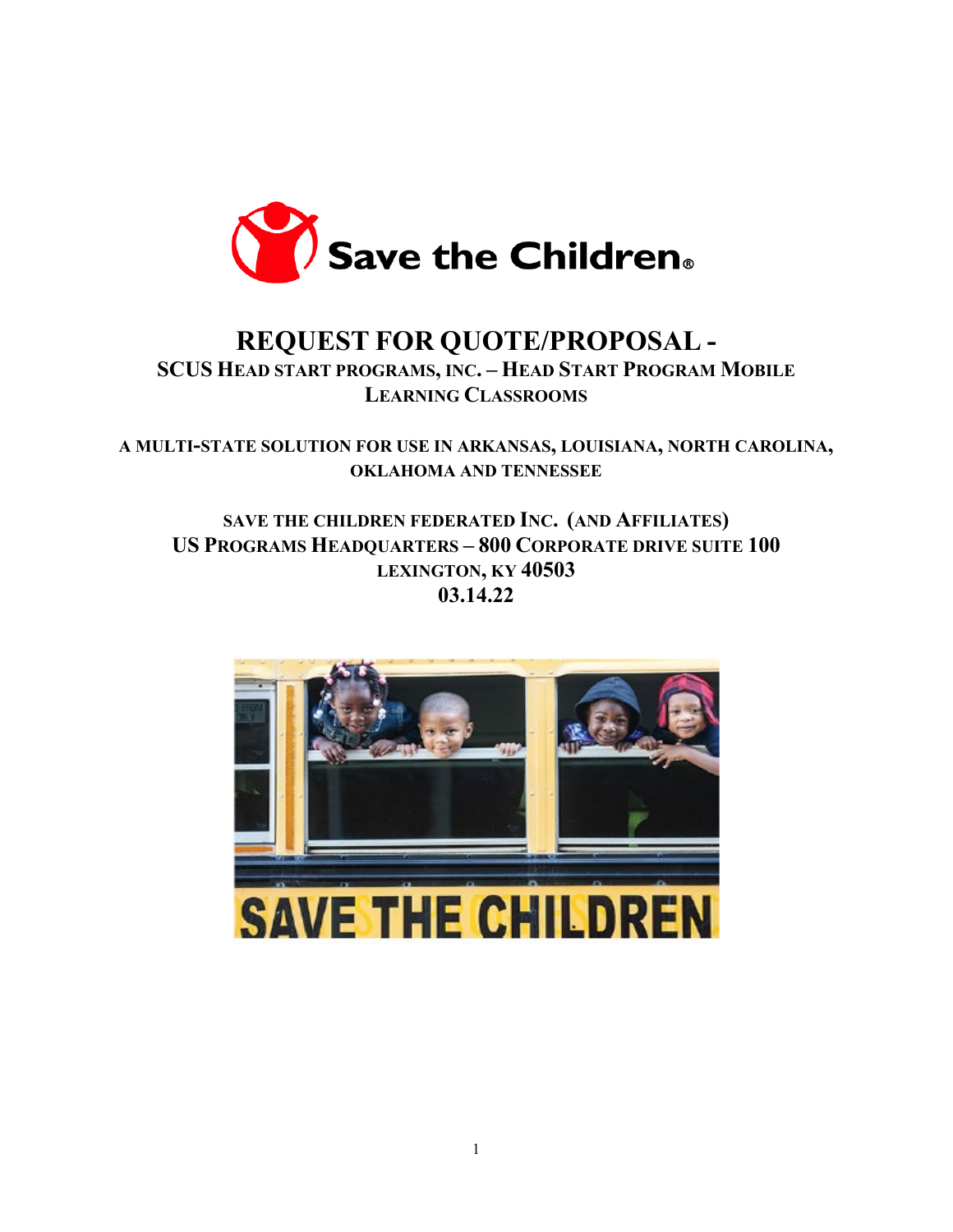#### **STATEMENT OF CONFIDENTIALITY AND NON-DISCLOSURE**

**All information within this RFP, regardless of the communication form, is given in absolute confidence and may not be disclosed without written permission by Save the Children Federation, Inc. (SCUS). This RFP and the information contained and referred to therein, whether verbally communicated or in written form, include confidential information about SCUS which is provided for proposal purposes only. Your firm shall regard and preserve as confidential this RFP and all non-public information related to the operations of SCUS and its affiliated organizations that may be obtained from any source as a result of this RFP process. SCUS is an equal opportunity employer and federal bidder or subbidder. Consequently, the parties agree that, as applicable, they will abide by the requirements of 41 CFR 60-1.4(a), 41 CFR 60-300.5(a) and 41 CFR 60-741.5(a) and that these laws are incorporated herein by reference. These regulations prohibit discrimination against qualified individuals based on their status as protected veterans or individuals with disabilities, and prohibit discrimination against all individuals based on their race, color, religion, sex, or national origin. These regulations require that covered prime bidders and subbidders take affirmative action to employ and advance in employment individuals without regard to race, color, religion, sex, national origin, protected veteran status or disability. The parties also agree that, as applicable, they will abide by the requirements of Executive Order 13496 (29 CFR Part 471, Appendix A to Subpart A), relating to the notice of employee rights under federal labor laws.**

SCUS requests all prospective vendors to submit proposals as defined in the Request for Proposal (RFP). Proposals should be prepared simply and economically, providing a straightforward, concise description of provider capabilities to satisfy the requirements of the request. Special bindings, colored displays, promotional materials, etc. are not required. Emphasis should be on completeness and clarity of content. Unless otherwise stated, all proposals will remain valid for a period of 90 days after submission. Proposal shall include Fee Proposals and Rough Order of Magnitude of all other costs.

Proposals are not to exceed 10 pages in length including charts, appendices and attachments.

| 3/21/2022 | Request for Proposal issued and proof of concept                                                                                                                                |  |
|-----------|---------------------------------------------------------------------------------------------------------------------------------------------------------------------------------|--|
| 3/28/2022 | Deadline for prototype demonstrations- Visits/test ride to<br>locations where mobile classrooms provided by the perspective                                                     |  |
| 4/1/2022  | Deadline to submit any questions related to RFP                                                                                                                                 |  |
| 4/8/2022  | Answers to questions related to RFP issued as RFP addendum to all                                                                                                               |  |
| 4/11/2022 | Deadline for Submission of proposals by Prospective Bidders.<br>Proposals submitted electronically to Ken Murdoch<br>kmurdoch@savechildren.org with subject line of "HEAD START |  |
| 4/29/2022 | Estimated date for Award of Contract                                                                                                                                            |  |
| 5/1/2022  | Estimated Effective date of contract allowing 4 months to<br>produce/retrofit the vehicle                                                                                       |  |

#### **Provisional Calendar of Events:**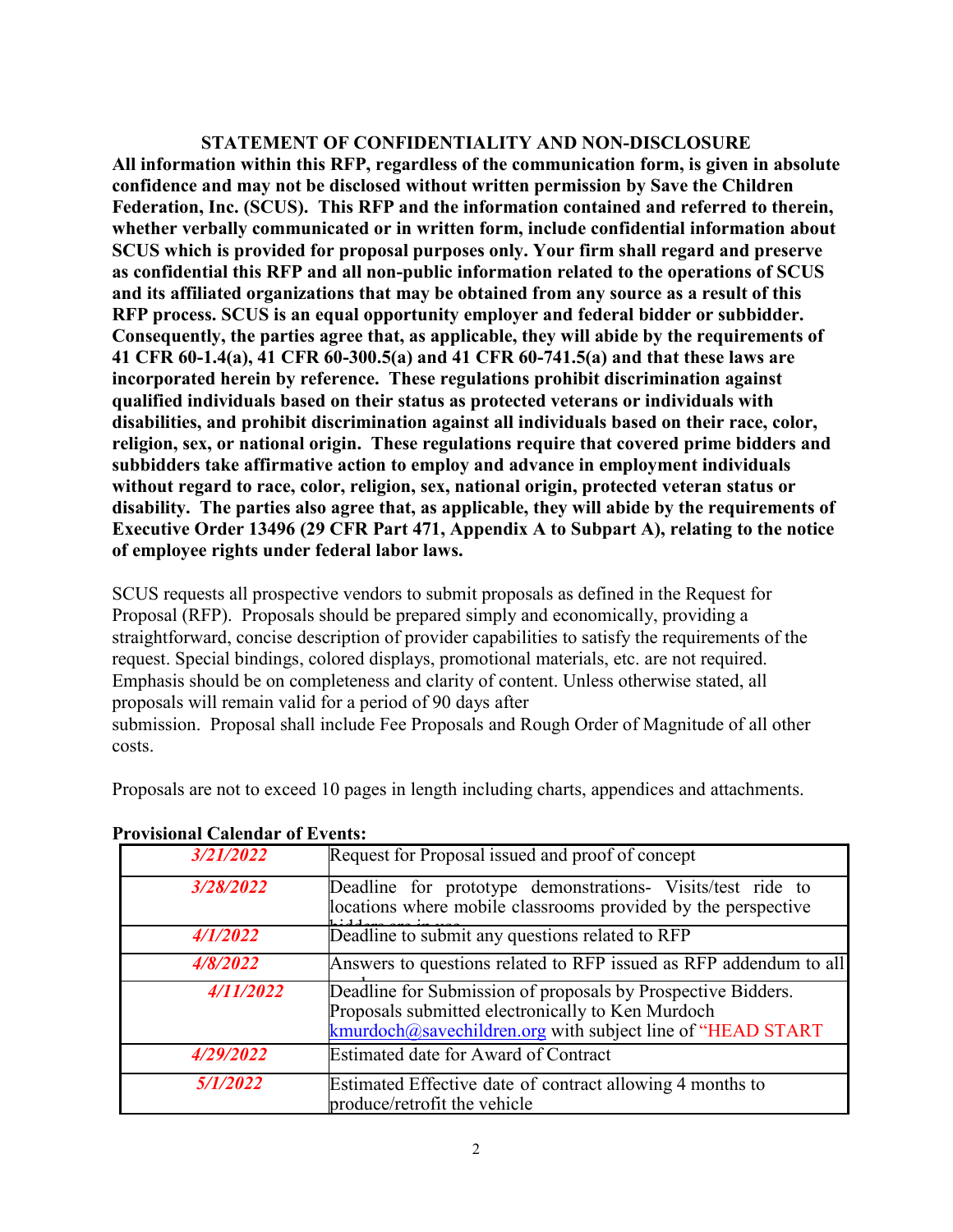| 9/1/2022          | Targeted on/before substantial completion date –proof of concept<br>pilot mobile classroom vehicle approved by Child Care Licensing |
|-------------------|-------------------------------------------------------------------------------------------------------------------------------------|
|                   | and ready for 90-day pilot.                                                                                                         |
| <i>12/15/2022</i> | Proof of concept pilot results obtained and decision made on further                                                                |

#### **Evaluation Criteria:**

An Evaluation Committee will evaluate all responsive proposals received. Submitted proposals must be accurate and complete, providing all information requested in the RFP. After the final evaluation of the proposals, SCUS will make the award to the offeror's or whose proposal provides the best value, considering both technical and cost factors. Technical and cost factors will be evaluated relative to each other, as described herein. The technical evaluation factors, taken as a whole, are of greater importance than cost or price in determining best value.

Offers should note that these criteria: (1) serve as the standard against which all proposals will be evaluated, and (2) serve to identify the significant matters which offeror's should address in their proposals. Each proposal will be evaluated on the criteria listed below and the criteria will be weighted according to the following allocations:

| <b>Criterion</b>                                                   |                       | <b>Points Possible</b> |
|--------------------------------------------------------------------|-----------------------|------------------------|
| 1. Cost Reasonableness                                             |                       |                        |
| Bidder offers lowest true cost of services while upholding         |                       |                        |
| required services and                                              |                       |                        |
| Bidder's prices demonstrate an economically advantageous           |                       | 35                     |
| position for SCUS.                                                 |                       |                        |
| 2. Technical Approach                                              |                       |                        |
| This will evaluate the offeror's proposed methodology and work     |                       |                        |
| plan. In the methodology it includes the understanding of the      |                       |                        |
| scope of work; appropriateness of the proposed intervention and    |                       |                        |
| clarity of the proposed deliverables. Under the Work plan it       |                       | 30                     |
| includes the organization of the tasks, maximization of time and   |                       |                        |
| clarity in the proposed deliverables and timelines.                |                       |                        |
| 3. References & Reputation and/or Expertise & Experience           |                       |                        |
| Past experience in relevant field and corporate capabilities: This |                       |                        |
| will include an evaluation of the capacity of the organization to  |                       |                        |
| perform the scope of work, review of previous experience in        |                       |                        |
| similar jobs, references about quality deliverables, etc. i.e.:    |                       | 35                     |
| - Relevant experience managing similar accounts and services       |                       |                        |
| with public sector, especially Non-Profit                          |                       |                        |
| - -Positive response from references /prior clients                |                       |                        |
|                                                                    |                       |                        |
|                                                                    | Total points possible | 100                    |

**Essential Criteria:** Vendor submitting bids must meet the following: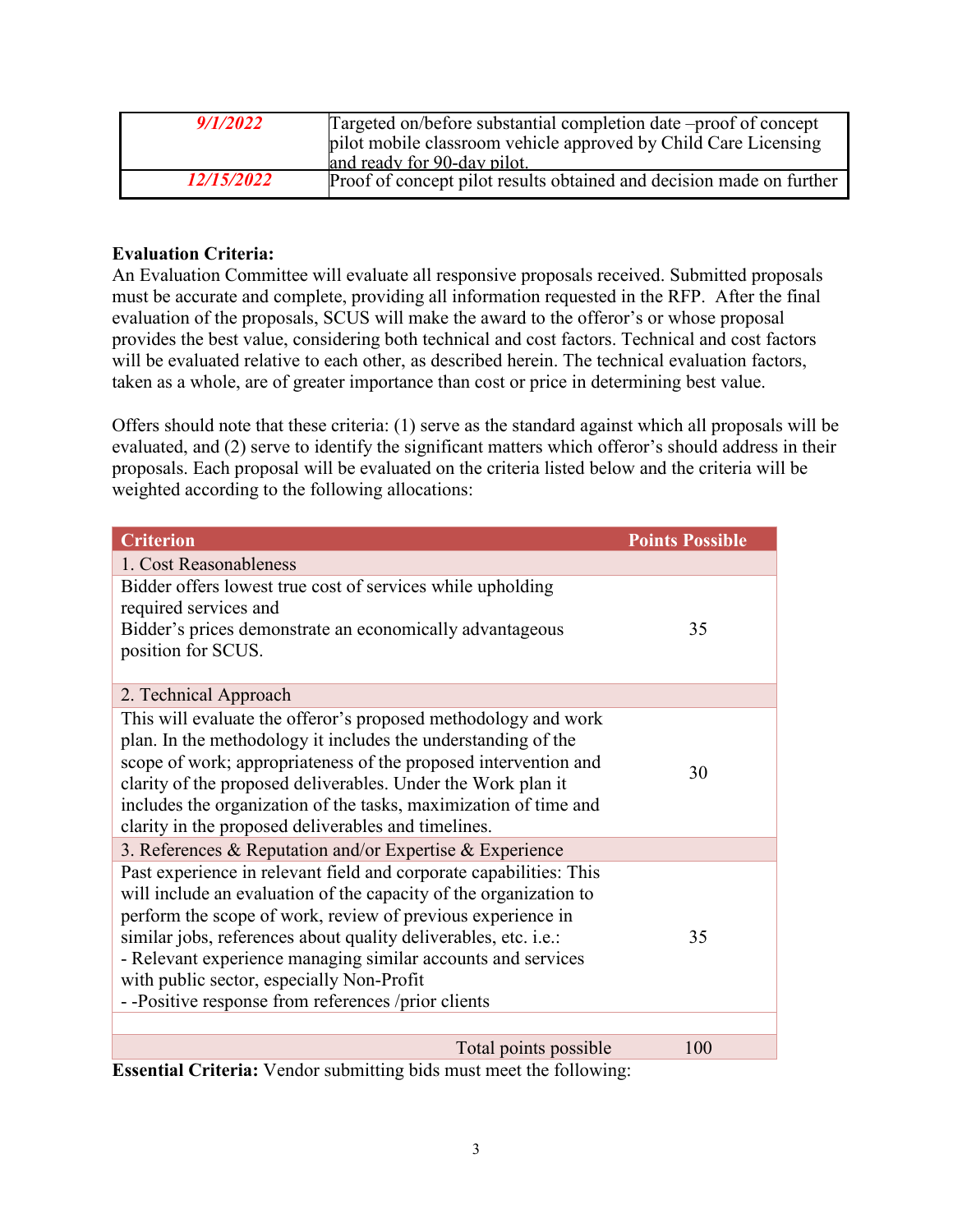- 1. Assurance that the Bidder is insured by submitting a copy of current insurance coverage with the bid response.
- 2. Bidder's confirmation of compliance with the attached Conditions of Tendering, Terms and Conditions of Purchase

The proposal submitted will be the primary document upon which each Bidder will be evaluated. All proposals will first be screened to determine if the vendor meets the minimum qualifications outlined.

Proposals that do not meet the minimum requirements will be automatically rejected and may not undergo further evaluation. SCUS reserves the right to waive any minor or technical defects or irregularities, and reserves the right to reject any or all bids.

## **Terms of Proposal Request:**

Before submitting a response to this RFP, each prospective bidder shall carefully read and examine of the documents associated with this RFP. Each prospective bidder is expected to fully inform themselves as to all existing conditions and limitations under which work is to be performed prior to responding. The submission of a response to this RFP will be construed as confirmation that the prospective bidder has made such an examination. Please note that proposals that are not responsive to all sections of the RFP requirements will not be taken into consideration. By submitting a proposal, the prospective bidder confirms that:

- 1. The prospective bidder has reviewed and understands the requirements of the RFP and has confirmed their proposal is in accordance with such requirements.
- 2. The response to the RFP is based upon personnel **(Ex: Architect's, Sub-Contractors, Consultants )** and any systems, materials, and equipment as required by the retrofit scope of work.
- 3. The prospective bidder has reviewed the baseline scope of work including, but not limited to, that which can be reasonably inferred from the RFP conceptual design documents; project description; existing site; and local conditions; federal, state, local and all Head Start regulations;

And any other supplemental information provided by the SCUS during the RFP period, etc.

4. The prospective bidder understands that the project scope, budget, and schedule may be modified to add or delete scope.

## **A. Save the Children Overview**

SCUS is the world's leading organization serving the needs of children for over100 years. Founded in 1919, together with Save the Children members worldwide, we help children in the United States and 120 countries around the world providing support for health, education, protection, disaster relief and so much more.

We believe every child deserves a future. In the U.S. and around the world, we give children a healthy start in life, the opportunity to learn and protection from harm. We do whatever it takes for children – every day and in times of crisis – transforming their lives and the future we share.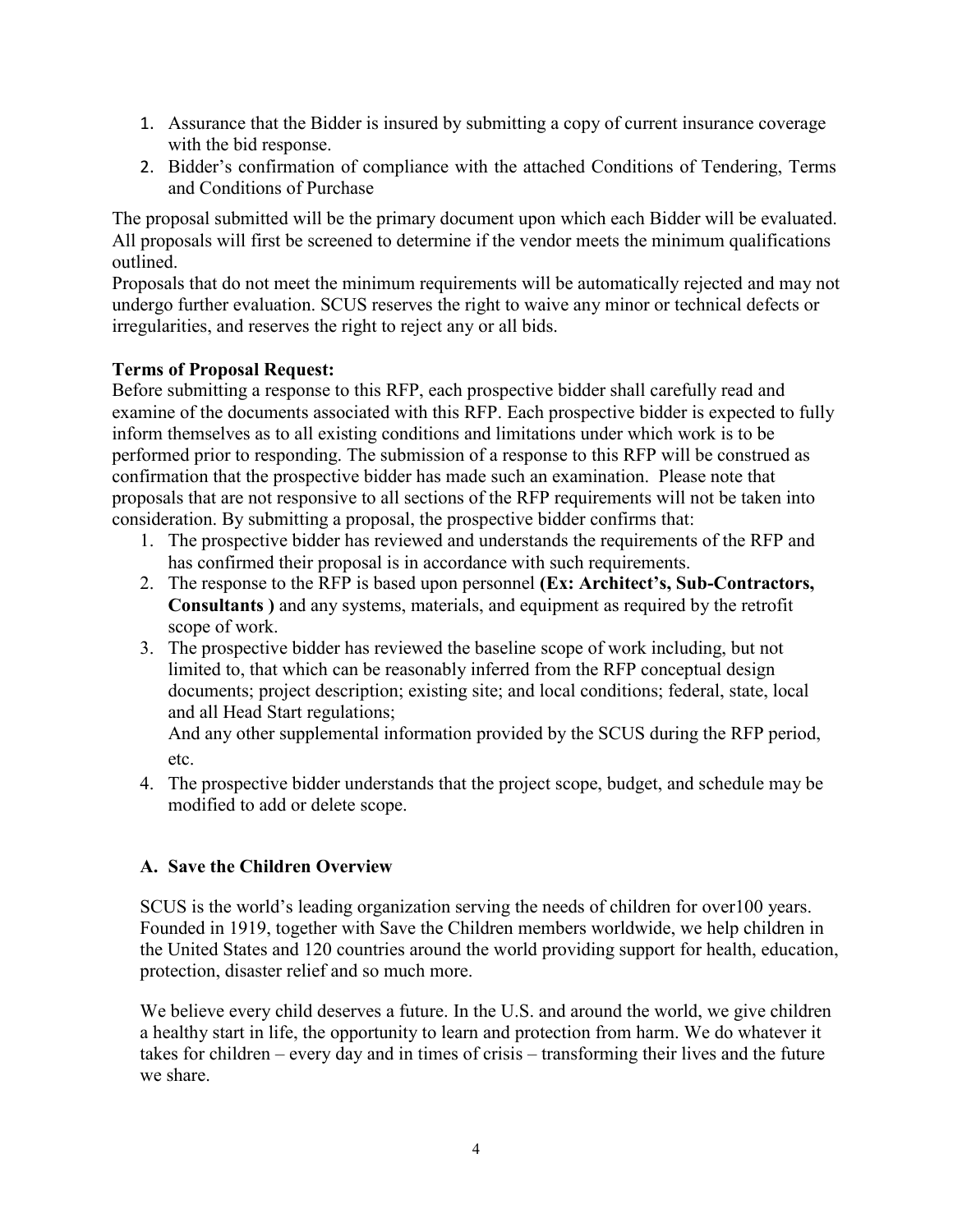#### **B. Business Environment**

SCUS is headquartered in Fairfield CT, Washington, DC and Lexington, KY. It is also a providing agency of early childhood education under the US government's Early Head Start and Head Start program. This covers 45 locations across Arkansas, Louisiana, North Carolina, Oklahoma, and Tennessee.

#### **RFP SUMMARY AND BACKGROUND**

Save the Children is committed to ensuring all children in rural America have a healthy, strong foundation to thrive as learners and in life. In the US, millions of children living in rural communities do not own a single book, and during the pandemic, at least 1 in 4 children do not have the tools they need for distance learning (internet and/or computer) with rural children the most disconnected. Additionally, 1 in 5 children are struggling with hunger, putting at risk their growth, development and educational attainment. Save the Children is providing funding and support for community-driven efforts to deliver educational materials and nourishing food, along with internet access, directly to children in marginalized communities.

The purpose of the Mobile Learning and Feeding units is to support early childhood education and development across our partner communities in a more innovative way, allowing for responsiveness to the needs and challenges present in the community. The mobile units utilize a multi-purpose, flexible approach to raise awareness, provide resources, complement existing programming, and allow for the expansion of services into new programming. This adaptability and their ability to meet the needs of the hardest to reach families have made mobile units tremendously successful in the communities where they are in use

SCUS via this document is looking to award business to a Bidder to provide the required list of procurement and work activities as noted in section 3 of this document. These activities will support all of the work required to produce a mobile classroom prototype/proof of concept for pilot in a state to be determined.

## **1. PROJECT PLANS/TIMELINES**

SCUS would like to have a prototype unit prepared for use on or before August 30, 2022, so the unit can be ready for pilot use during the fall semester, beginning September 1, 2022 in the state of North Carolina. This prototype will need to be built to specifications and must comply with all transportation safety standards by the US-DOT- Department of Transportation.

The expected occupancy for the unit (barring any distance-based requirements as a result of pandemic) will be between 13-15. This includes a teacher, teacher's aide, 10 children and one temporary administrative support resource. This mobile unit may have dimensions similar to a 72-passenger bus- Interior Length (Driver Seat to Back Wall): 29ft. Interior Width: 7ft 6in. It can be a school bus, charter bus, RV bus, or other mobile unit like a large cargo van. Regardless, all safety standards by type must be included.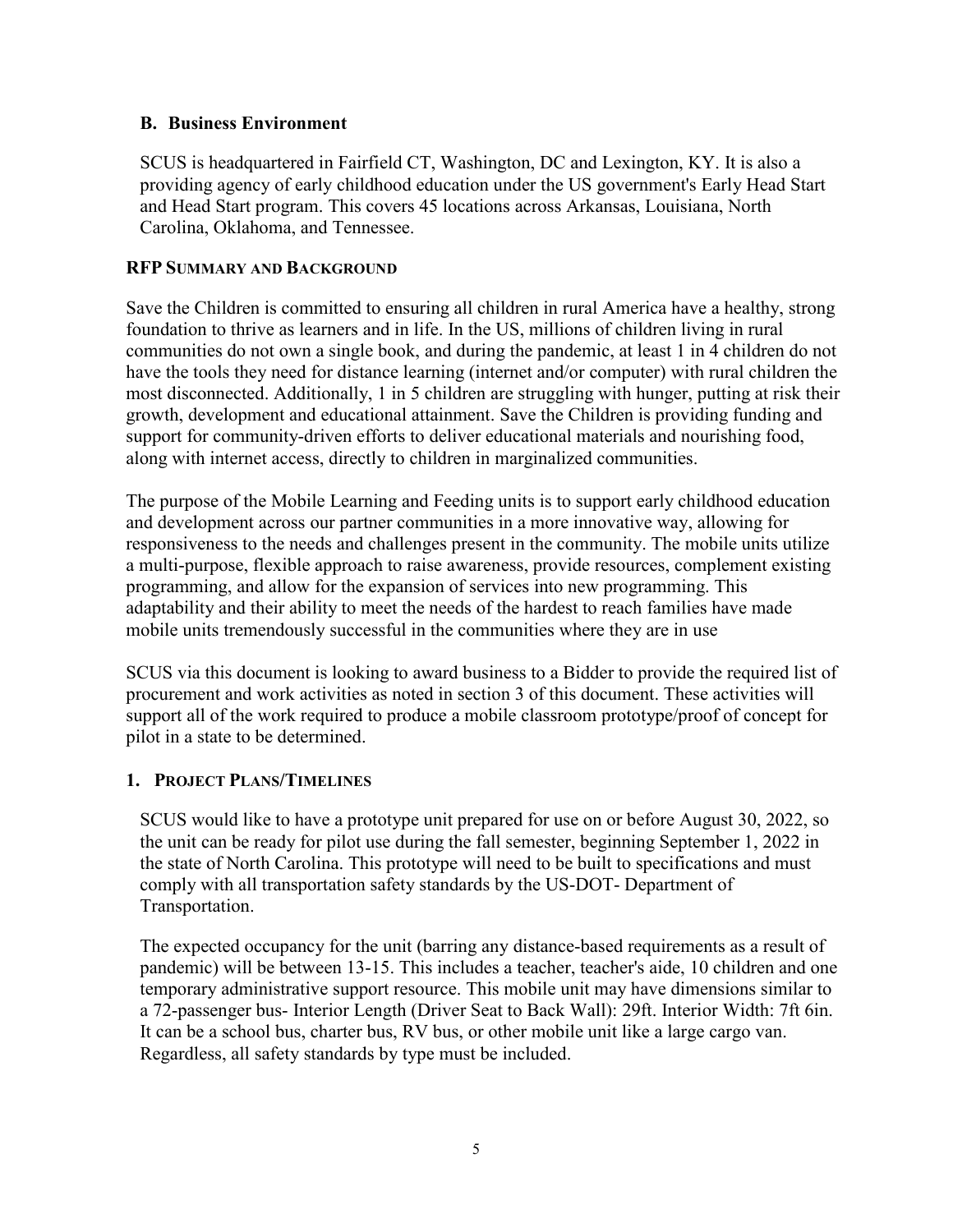The bidder will need to operationalize the prototype/pilot unit enabling the areas of targeted functionality noted in section two of this document. Successful and measured results of the pilot will lead to its extended use in 4 states including Arkansas, Louisiana, Tennessee and Oklahoma.

SCUS will be assisted by an architectural design team to ensure that the unit is in compliance with the Agency color pallet and all branding and signage. They will provide all art work and complete the final modifications mapping both interior and exterior design work.

## **2. SCUS and Vendor roles and Responsibilities A. Vendor Team Roles and Responsibilities**

The selected Bidder shall provide an itemized plan and cost estimates for the retrofit items listed below. The Bidder confirms its ability to complete the work with its industry expertise and best recommendation for integration of the desired operationalized solution. Bidder should submit the equivalent of industry MEP showing how all requested functionality and retrofit areas are being covered.

**a) Utility/Power**- The mobile unit will require all materials needed to provide an electrical breaker panel inside the vehicle. The panel is estimated to provide 150 amp service. It should be sized appropriately to provide power outlets for computers/ workstations, HVAC, lighting, restrooms, life safety, and a portable sink. It is not yet determined if the vehicle will need a generator but it should be included in the quote. Provide all rough-ins and interim inspections. The following pictures are samples of these connections:

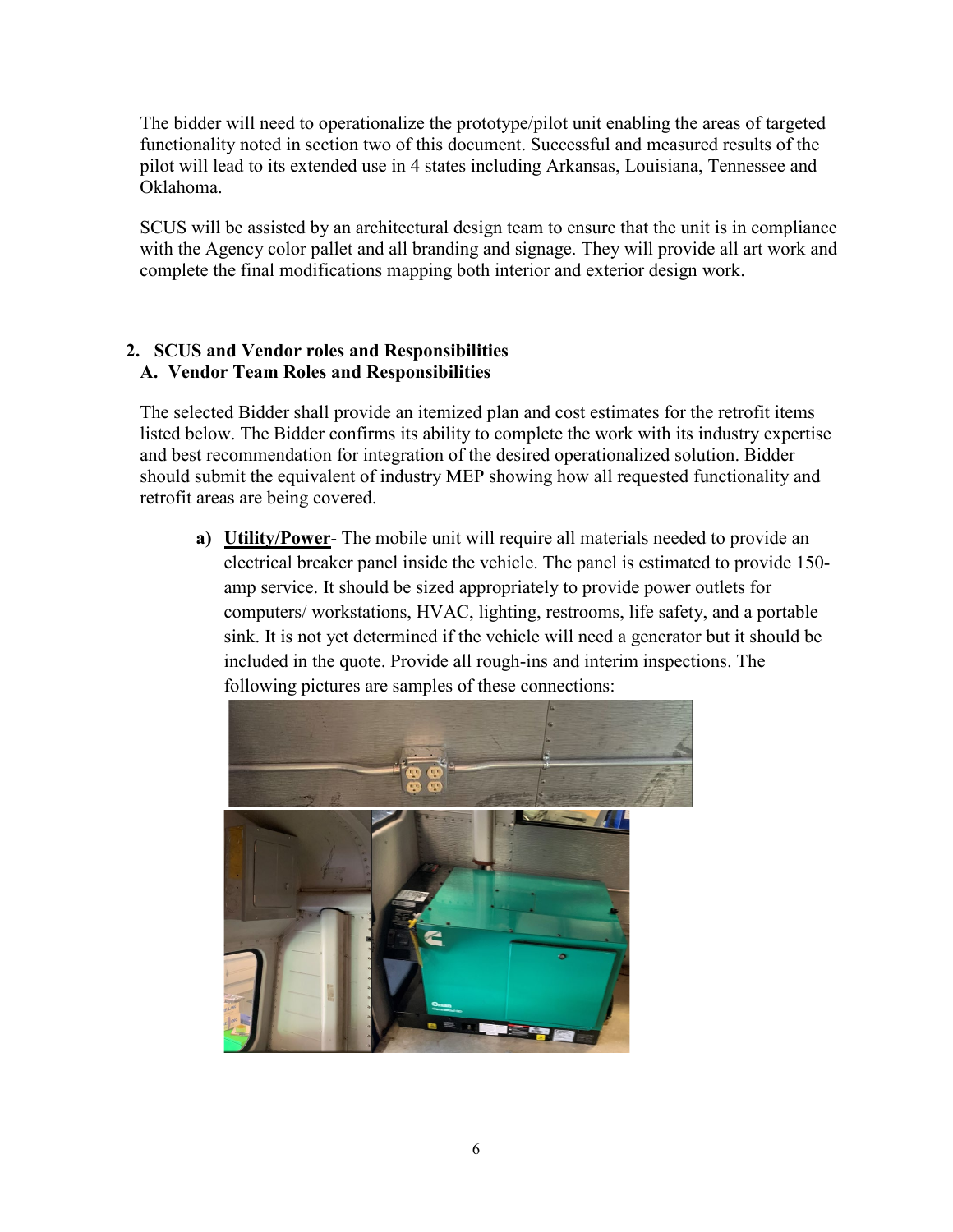**b) HVAC -** Procurement and installation of all materials needed for the prototype vehicle to have an HVAC unit sized to cool and heat the vehicle. For the AC, include a condensation line to be drained outside the vehicle. The HVAC unit should be sized by prototype and can change from dashboard to roof mount or rear mounted units.





**d) Plumbing – toilets and wash sinks** – There will be a need for one restroom with an adult toilet inside the vehicle. It should have a holding tank that can be drained when connected to a local sewer pipe pump via a fitting outside the vehicle. There will be no need for plumbing for a handwashing sink. However, space must be made to accommodate a portable sink, which will be provided by the customer such as the one noted here. This sink is used for consumption and hand sanitization. It provides one 5-gallon container of fresh water and one 6-gallon container for wastewater. The containers can be replaced as needed. The typical space requirements are 25.5" W x 17.5" D x 40.5" H. It does require a dedicated 20-amp breaker for powering the pumps.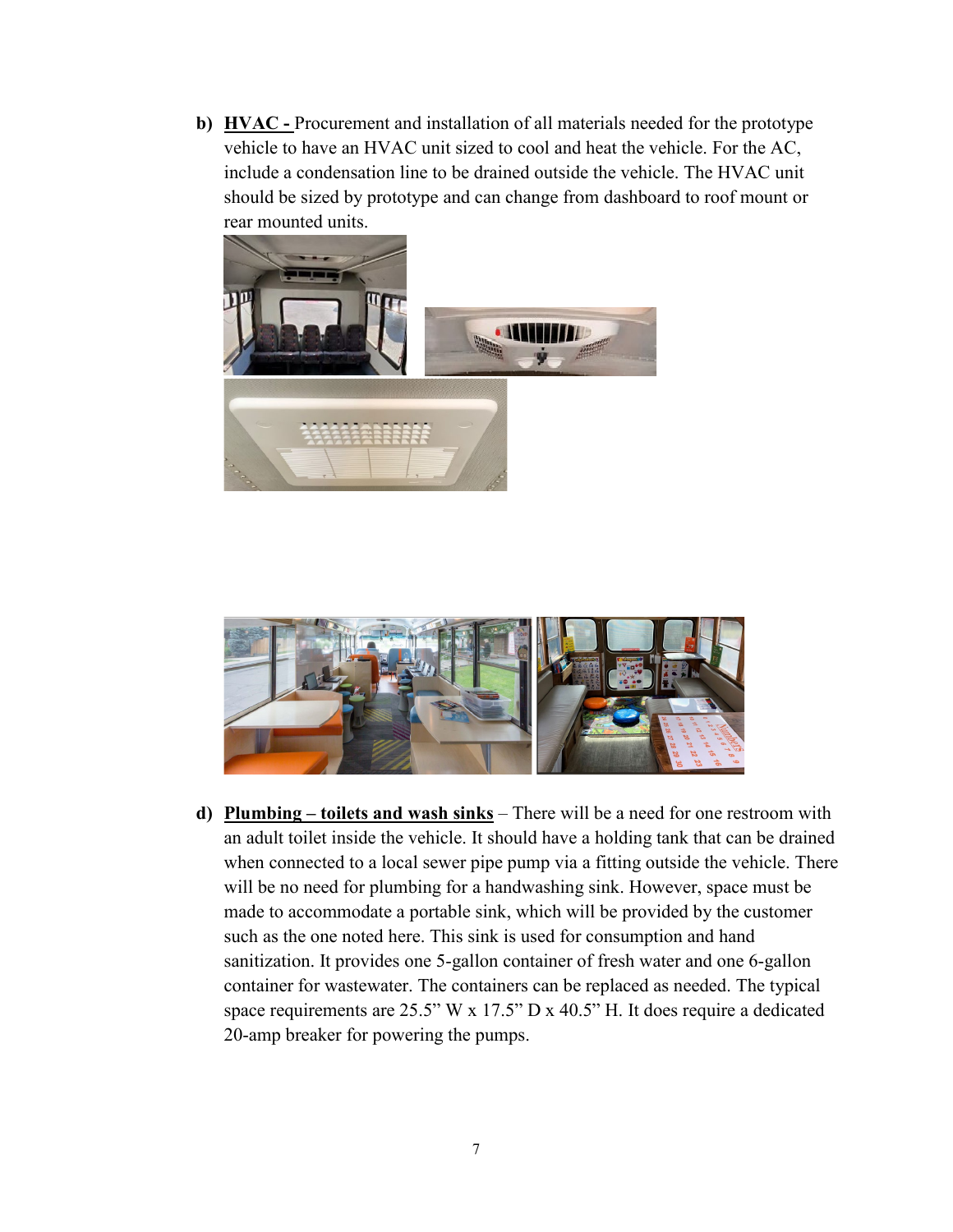

- **e) Lighting and shades**  Provide a lighting grid that will produce proper footcandle for daily use, rainy days, and overall safety. Provide window treatment hardware to allow for shades to be installed by customer.
- **f) Life Safety Systems**  This area will cover IT and Security System-CCTV. Each of these systems will require power and the customer will provide requirements and specifications via their contracted providers by state. Door Access controls should be internal to the vehicle. Two modes of egress should be included. Cell phones will be provided by the customer. The vehicles should provide Bluetooth or Apple Car Play connectivity for hands free driving and messaging.
- **g) ADA Compliance** ADA compliance needs to be adhered to. The unit should include ramps (based on vehicle type), proper aisle access, and all braille signage noting exits/doors, restrooms, seating and workstations, and electrical outlets.
- **h) Maintenance/special maintenance –** Bidder should provide SCUS with the routine list of preventative maintenance and a list of any special maintenance required for the vehicle.
- **i)** A project plan with start and stop dates from design to completion should be included. Weekly status calls to be scheduled once the project is underway.
- **j)** The vendor shall clearly indicate all bidders or sub-bidders required to complete the job. All bidders must be licensed, insured and bonded in the state of construction and must be free and clear of any/all liens against them. A copy of their insurance must be kept on-site during construction.

Should a supervisor need to be assigned, that staff member (either by name or position or team) will be responsible for the overall project and for each key role/responsibility within this implementation plan and should report in weekly to the Save the Children contact. A weekly project review is requested so the selected Bidder can provide updates to the SCUS Project Leader. These updates will be shared with SCUS Senior Leadership.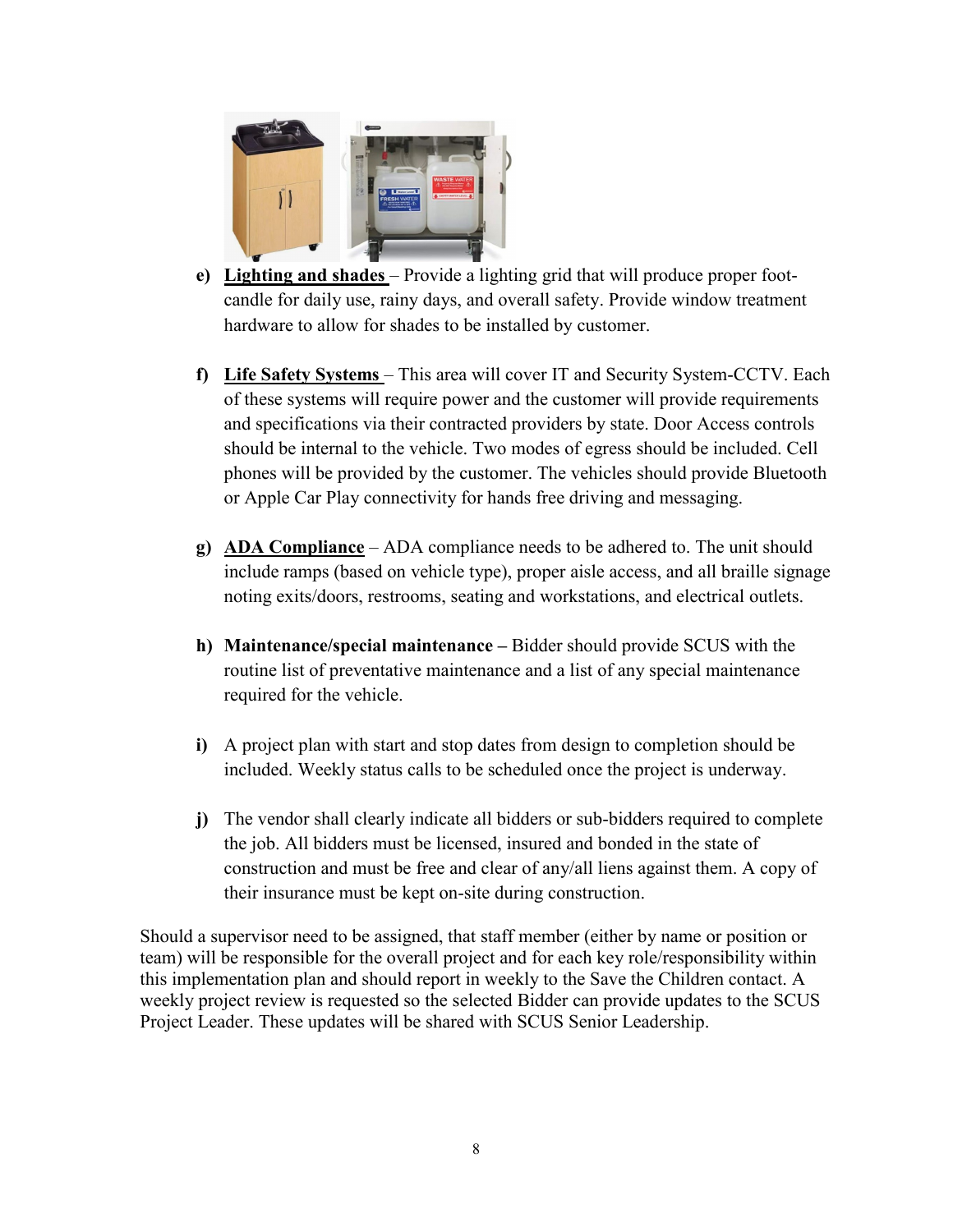#### **SCUS Team Roles and Responsibilities**

SCUS along with the requirements as defined in this document, will provide contacts for both on-site and remote staff, notification of any changes in planning, and will work with selected Bidder in acquiring all permits for occupancy approval. For the onset, please communicate directly with the Save the Children resources noted below.

| <b>SCUS</b>                        | <b>SCUS</b>                                       |
|------------------------------------|---------------------------------------------------|
| Attn: Ken Murdoch                  | Attn: Ashley Patrick                              |
| US Programs Logistics & Operations | Advisor, Special Projects&Mgmt. Suppt, Head Start |
| 501 Kings Highway East Suite 400   | 800 Corporate Drive Suite 100                     |
| Fairfield, CT 06877                | Lexington, KY 40503                               |
| kmurdoch@savechildren.org          | $apatrick@$ savechildren.org                      |
| 475-999-3006, C 203-509-5256       | 859-899-1165, C 859-743-7264                      |

#### **3. PROJECT TIMELINES**

#### **A. As directed by SCUS**

Project startup is projected to begin upon the notice of awarded contract. As stated, the desired goal is to have a working prototype unit ready for Septemebr 1, 2022. Occupancy Approval will need to come from various sources noted – SFM, DOT, DOH, and Child Care Licensing. Time should be allocated for any requested changes and modifications as a result of the inspections conducted for Occupancy Approval. Any/all changes will need to pass a follow-up inspection. Selected Bidder and SCUS will keep a log of all days where vehicle progress is impeded by any of the following: Any pandemic workforce restrictions, supply backorder delays, or a sub bidder's inability to perform. Should any of these be imposed, SCUS and the vendor will establish a mutually agreeable schedule of completion/delivery.

#### **Approval for prototype vehicle production**

Upon signing this agreement, the selected Bidder can take its awarded contract and apply for any approvals to begin the vehicle prototype and register it for production.

For all work, the Bidder should furnish any/all VE- Value Engineering opportunities as bid alternates. Bid response should include known industry techniques that can demonstrate the reuse of any existing fleet that can be certified for use as a mobile classroom.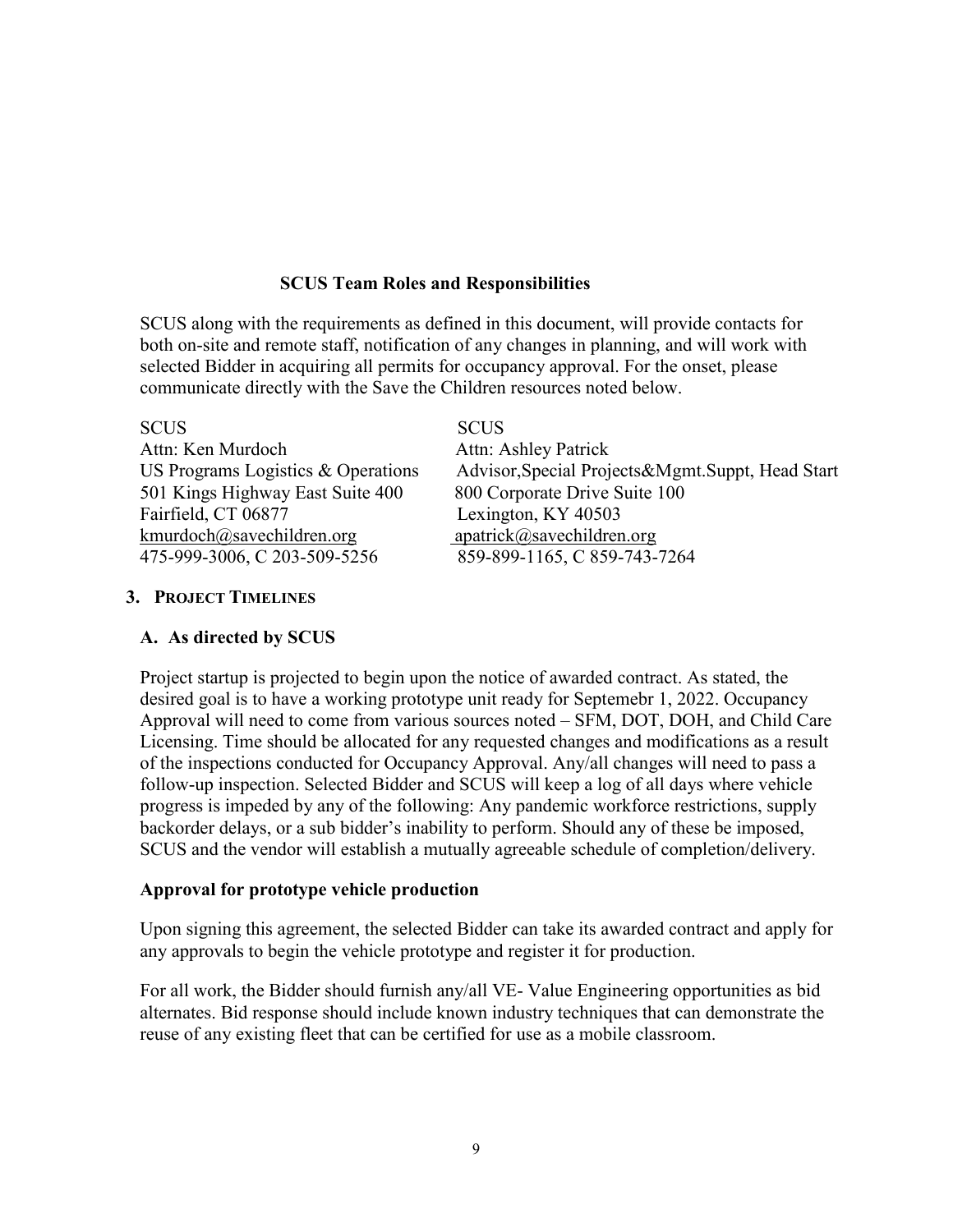#### **4. VENDOR RESPONSE PROTOCOLS/FORMAT/BUDGETING/QUESTIONS**

**Outline of Proposal -** The quote for the entire project will be noted as a Direct Appointment to the Bidding finalist. This document will become an Exhibit to the Direct Appointment and the Bidders quotes and supportive line-item detail will also become and Exhibit to the file. All payments will be made net 30 following the submission of invoices inclusive of 10 percent retainage on each. Change orders in the field will be documented on change order forms and cosigned before work is to proceed. Final payments including all withheld retainage, will be made upon receipt of occupancy approval from the DOT and final inspections from the DOH and Child Care Licensing.

All prospective bidders are required to submit a comprehensive proposal response by responding to the items listed below. Information submitted must be arranged in the same order as requested in this RFP. The proposal response shall include the following components in the order listed below:

**a. Title Page**

The title page must show bidder name, project title "HEAD START PROGRAM MOBILE CLASSROOMS", and date of proposal submission deadline.

## **b. Proposed Project Team**

Provide the following:

- i. Organization chart for proposed team including the supplying company. Include brief, experience statements.
- ii. Three (3) Owner references including current contact information from similar projects within the past five (5) years.

## **c**. **Company Capability:**

i. Similar Experience: Describe your company's relevant similar experience with a list containing the following: Owner, architect, contract type, schedule overview, size of project in area and cost, scope of services, and references,. Identify any industry awards or recognitions received by your company.

ii. Bonding Capability: Provide a letter from your surety company ensuring unencumbered bonding capacity for the construction value of the project.

- iii. Litigation History: Provide details of all claims, mediation, arbitration, and litigation involving your company within the last 5 years.
- iv. Prevailing Wage History: Describe your company's history with respect to prevailing wage construction projects. This project requires adherence to the federal Davis Bacon requirements.
- v. Current Workload: Provide a list and summary paragraph describing the current workload of your company including a list of project names and associated contract values.

**d. Project Approach:** RFP response needs to include detailed company approach to all RFP requirements.

**e. Safety Program:** Safety constitutes a critical priority for SCUS. The bidder must ensure constant focus on safety through all phases of the project. The safety of employees,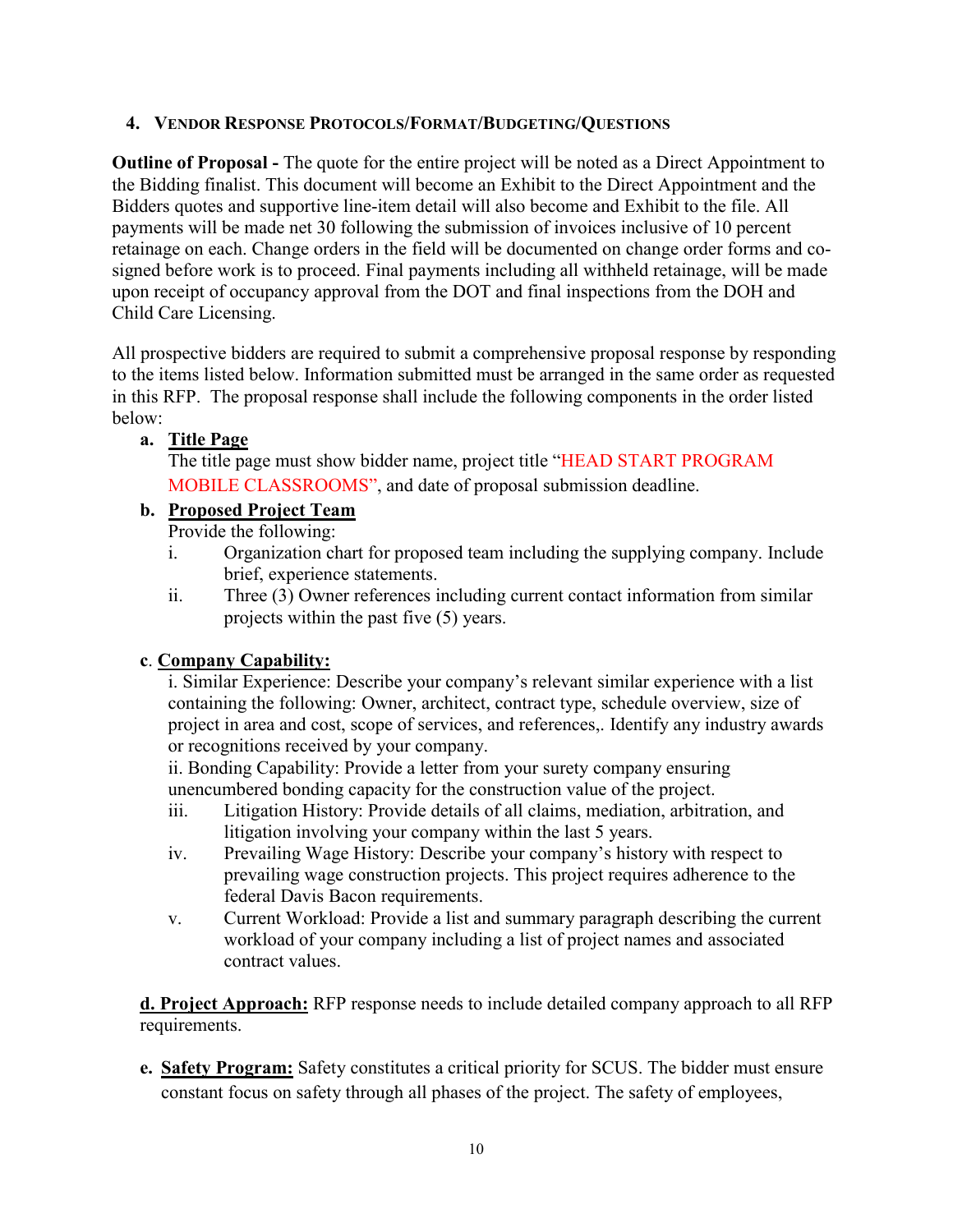laborers, visitors, and safe start up and operation of the facility is essential for the success of the project. The proposal must include a description of your company's safety programs, recordable incident rate, and lost time incident rate as well as the number of employees employed by your company.

- **f.** Quality Control: Describe your company's quality control programs that will be implemented with this project.
- **g. Project Schedule:** Provide a CPM schedule (detailed project plan) for your design, engineering, fabrication, and erection work. The detailed schedule should be based on the preliminary timelines outlined in this RFP. Also include a description of your company's approach to scheduling and when and what action will be taken should any delays to the project schedule be incurred.
- **h. Cost Control and Estimating:** Provide an initial detailed estimate for the mobile unit containing all other elements that are necessary to provide the complete shell and interior buildout. Describe the estimating and cost control approach that your company uses. Also, describe the level of estimating that you plan to use on the project and provide examples of estimates that your company has recently prepared for similar projects. With regard to cost control, please provide examples of cost reports that will be used and how your company controls costs.
	- All fees are inclusive of costs of bidder insurance and performance bond

## **REQUIRED Proposal Information:**

- 1. Company shall describe the ability to satisfy the Scope of Work requirements and include a design and project plan that details the retrofit/renovations and a proposed timeline for completion.
- 2. Provide a brief description of your company including address, history, owner, organizational structure, whether the company is a small, women-owned, minority, hub zone, disadvantaged or veteran-owned business, key personnel to be assigned to the project, types of services provided and types of clients served. If small business, complete the small business self-certification.
- 3. Specific emphasis should be given to experience involving projects and clients similar to those sought by this RFP.
- 4. Identification of similar projects by which the client's name and address, approximate period of service, a brief synopsis of the project's scope and a contact person with his/her title and telephone number (and/or e-mail address);
- 5. A statement acknowledging that the company will be required to provide a Performance bond in an amount equal to 100% of the contract price within ten (10) business days after the bid award from an A-rate, T-listed surety;
- **6.** Proof of Conformance with any applicable federal, state or local permits, licenses, certifications, or the ability to obtain the same, within a reasonable time after the proposal award and prior to the performance of work; Proof of Comprehensive, Liability, and Workman's Compensation insurance, and a guarantee to save, hold harmless and indemnify SCUS, its agents or employees, from liability of any nature or kind, and against all injury, death, damage, loss, claims and liability caused by or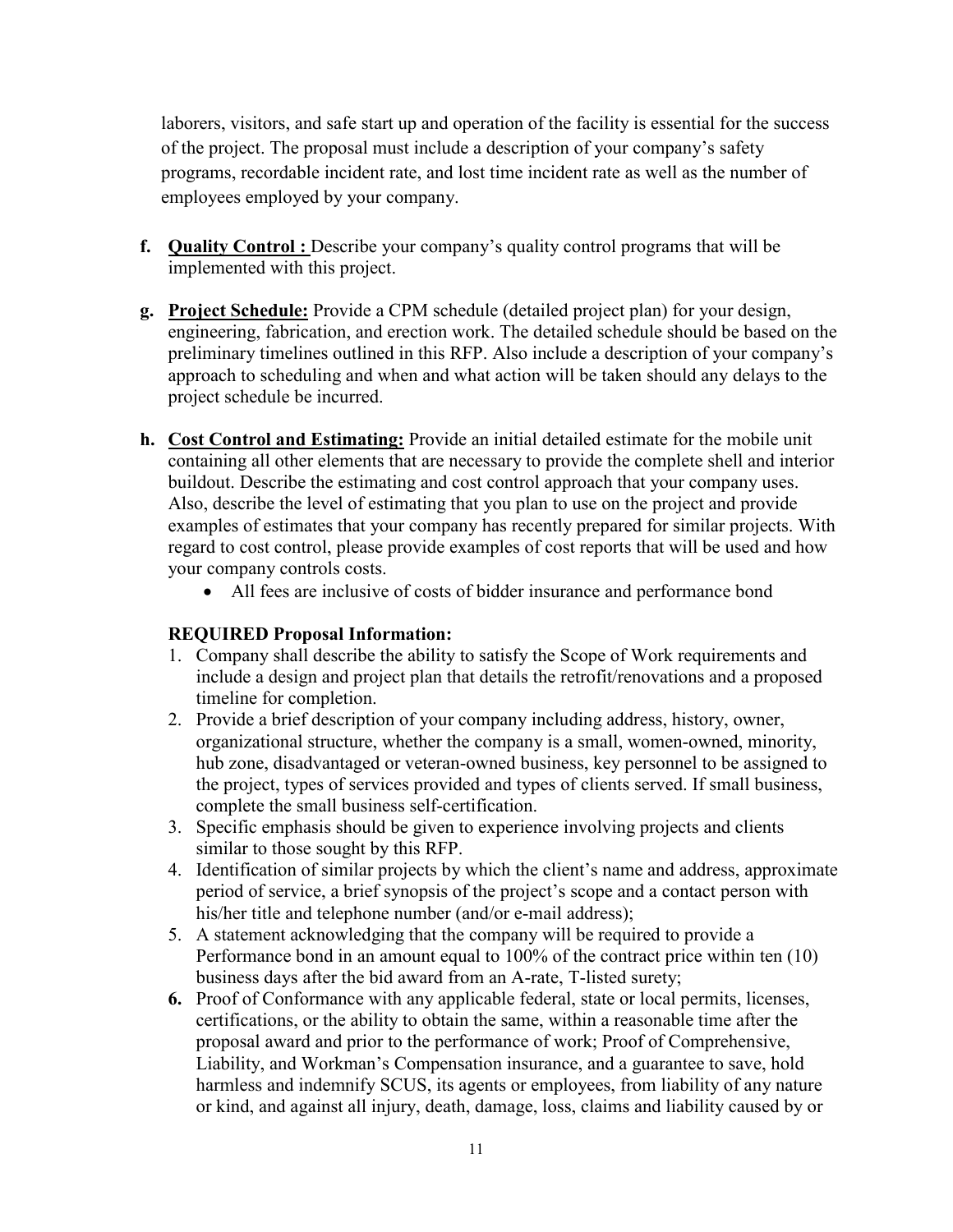arising out of the performance of the work by the company, its employees, agents or sub-vendors.

## **Conditions of Tendering**

## **1. Definitions**

In addition to the terms defined in the Cover Letter, in these Conditions, the following definitions apply:

- (a) **Evaluation Criteria** the award criteria set out in the RFP.
- (b) **Bidder** a person or organization who bids for the tender.
- (c) **Goods and/or Services**  everything purchased by SCUS under the contract.
- (d) **Specification** any specification for the Goods and/or Services, including any related plans and drawings, supplied by SCUS to the Supplier, or specifically produced by the Supplier for SCUS, in connection with the tender.

## **2. Late Tenders**

Tenders received after the Closing Date will not be considered, unless there are in SCUS' sole discretion exceptional circumstances which have caused the delay.

## **3. Correspondence**

All communications from vendors to SCUS relating to the tender must be in writing and provided electronically to Ken Murdoch at  $kmurdoch@savechildren.org$ . Request for information should be received at least 5 days before the Closing Date, as defined in the RFP. Responses to questions submitted by any company will be circulated by SCUS to all vendors via e-mail to ensure fairness in the process.

## **4. Acceptance of Tenders**

SCUS may, unless the Bidder expressly stipulates to the contrary in the tender, accept whatever part of a tender that SCUS so wishes. SCUS is under no obligation to accept the lowest or any tender.

## **5. Alternative Offer**

If the Bidder wishes to propose modifications to the tender (which may provide a better way to achieve SCUS' Specification) these may, at SCUS' discretion, be considered as an Alternative Offer. The Bidder must make any Alternative Offer in a separate letter to accompany the Tender. SCUS is under no obligation to accept Alternative Offers.

# **6. Prices**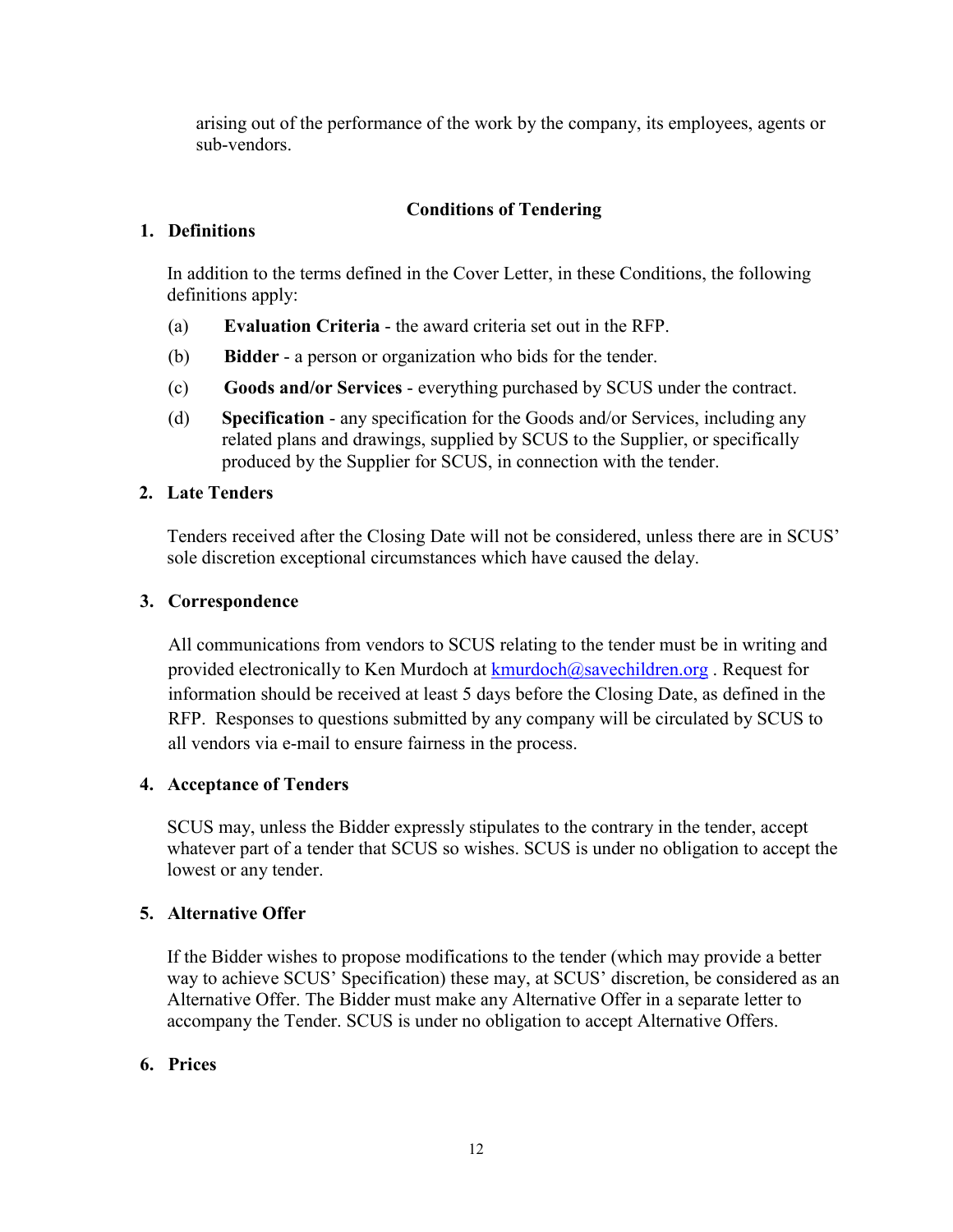Tendered prices must be shown as both inclusive of and exclusive of any Value Added Tax chargeable or any similar tax (if applicable).

#### **7. No Reimbursement of Quote Expenses**

Expenses incurred in the preparation and dispatch of the tender will not be reimbursed.

#### **8. Non-Disclosure and Confidentiality**

Bidders must treat the Invitation to Tender, contract and all associated documentation (including the Specification) and any other information relating to SCUS' employees, servants, officers, partners or its business or affairs (the "**Confidential Information**") as confidential. All Bidders shall:

- recognize the confidential nature of the Confidential Information;
- respect the confidence placed in the Bidder by SCUS by maintaining the secrecy of the Confidential Information;
- not employ any part of the Confidential Information without SCUS' prior written consent, for any purpose except that of tendering for business from SCUS;
- not disclose the Confidential Information to third parties without SCUS' prior written consent;
- not employ their knowledge of the Confidential Information in any way that would be detrimental or harmful to SCUS;
- use all reasonable efforts to prevent the disclosure of the Confidential Information to third parties;
- notify SCUS immediately of any possible breach of the provisions of this Condition 9 and acknowledge that damages may not be an adequate remedy for such a breach.

#### **9. Award Procedure**

SCUS' RFP Evaluation Committee will review the proposals to determine, in accordance with the Evaluation Criteria, whether they will award the contract to any one of them.

#### **10. Information and Record Keeping**

SCUS shall consider any reasonable request from any unsuccessful Bidder for feedback on its tender and, where it is appropriate and proportionate to do so, provide the unsuccessful Bidder with reasons why their proposal was rejected. Where applicable, this information shall be provided within 30 business days from (but not including) the date on which SCUS receives the request.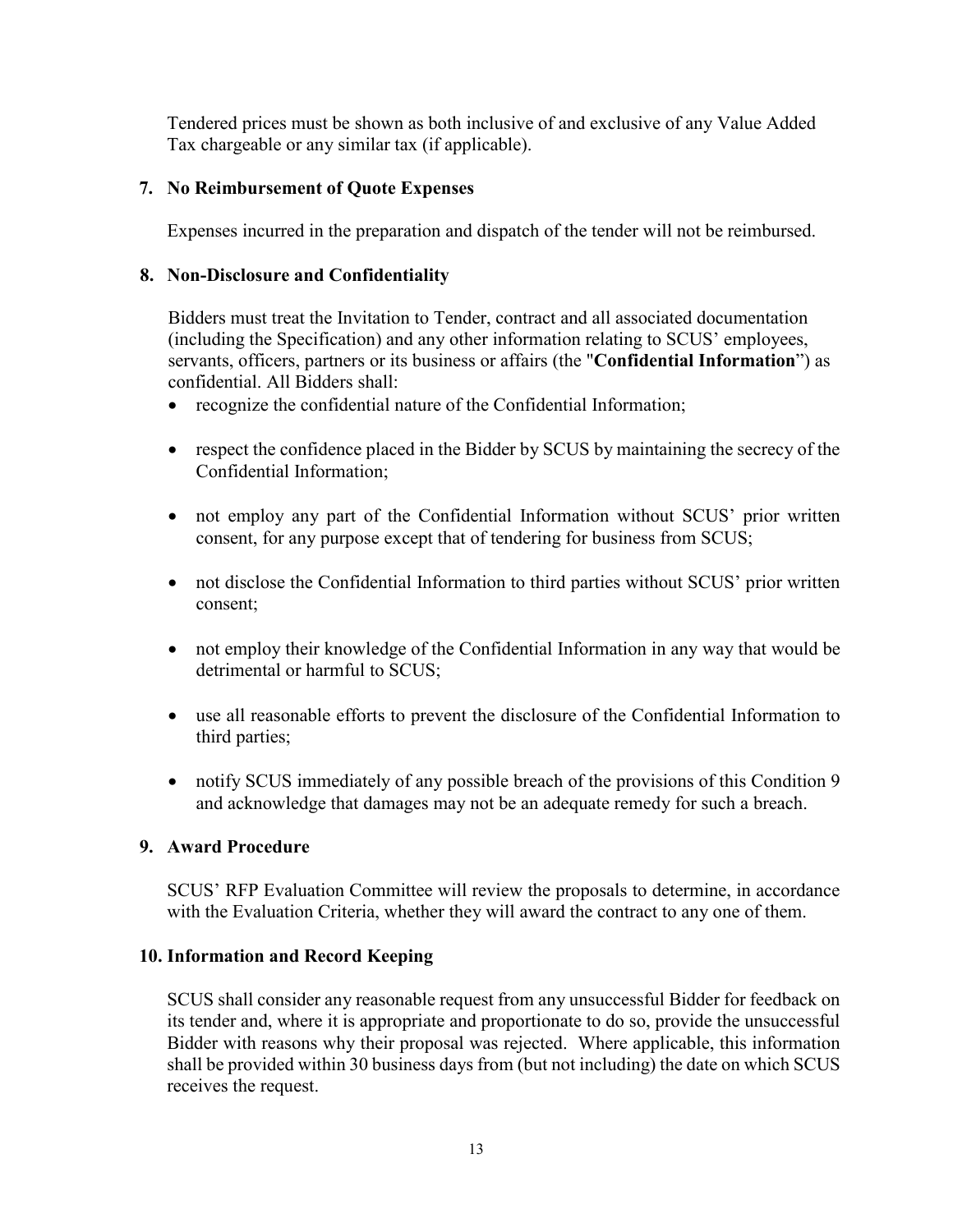## **11. Exclusion Criteria**

Any Bidder is required to confirm in writing that:

- Neither it nor any related company to which it regularly subcontracts is insolvent or being wound up, is having its affairs administered by the courts, has entered into an arrangement with creditors, has suspended business activities, is the subject of proceedings concerning those matters, or are in any analogous situation arising from a similar procedure provided for in national legislation or regulations;
- Neither it nor a company to which it regularly subcontracts has been convicted of fraud, corruption, involvement in a criminal organization, any money laundering offence, any offence concerning professional conduct, breaches of applicable labor law or labor tax legislation or any other illegal activity by a judgment in any court of law whether national or international;
- Neither it nor a company to which it regularly subcontracts has failed to comply with its obligations relating to the payment of social security contributions or the payment of taxes in accordance with the legal provisions of the relevant country in which it the Bidder operates.

Any Bidder will automatically be excluded from the tender process if it is found that they are guilty of misrepresentation in supplying the required information within their tender bid or fail to supply the required information.

# **12. Conflict of Interest**

Any Bidder is required to confirm in writing:

- That it is not aware of any connection between it or any of its directors or senior managers and the directors and staff of SCUS which may affect the outcome of the selection process. If there are such connections the Bidder is required to disclose them.
- Whether or not there are any existing contacts between SCUS and any other Save the Children entity, and it and if there are any arrangements which have been put in place over the last twenty four (24) months.
- That it has not communicated to anyone other than SCUS the amount or approximate amount of the tender.
- That it has not and will not offer pay or give any sum of money commission, gift, inducement or other financial benefit directly or indirectly to any person for doing or omitting to do any act in relation to the tender process.

## **13. SCUS and Affiliates**

All Bidders are required to confirm that they will if required be willing to enter into a contract on similar terms with either SCUS or any other Save the Children entity if so required.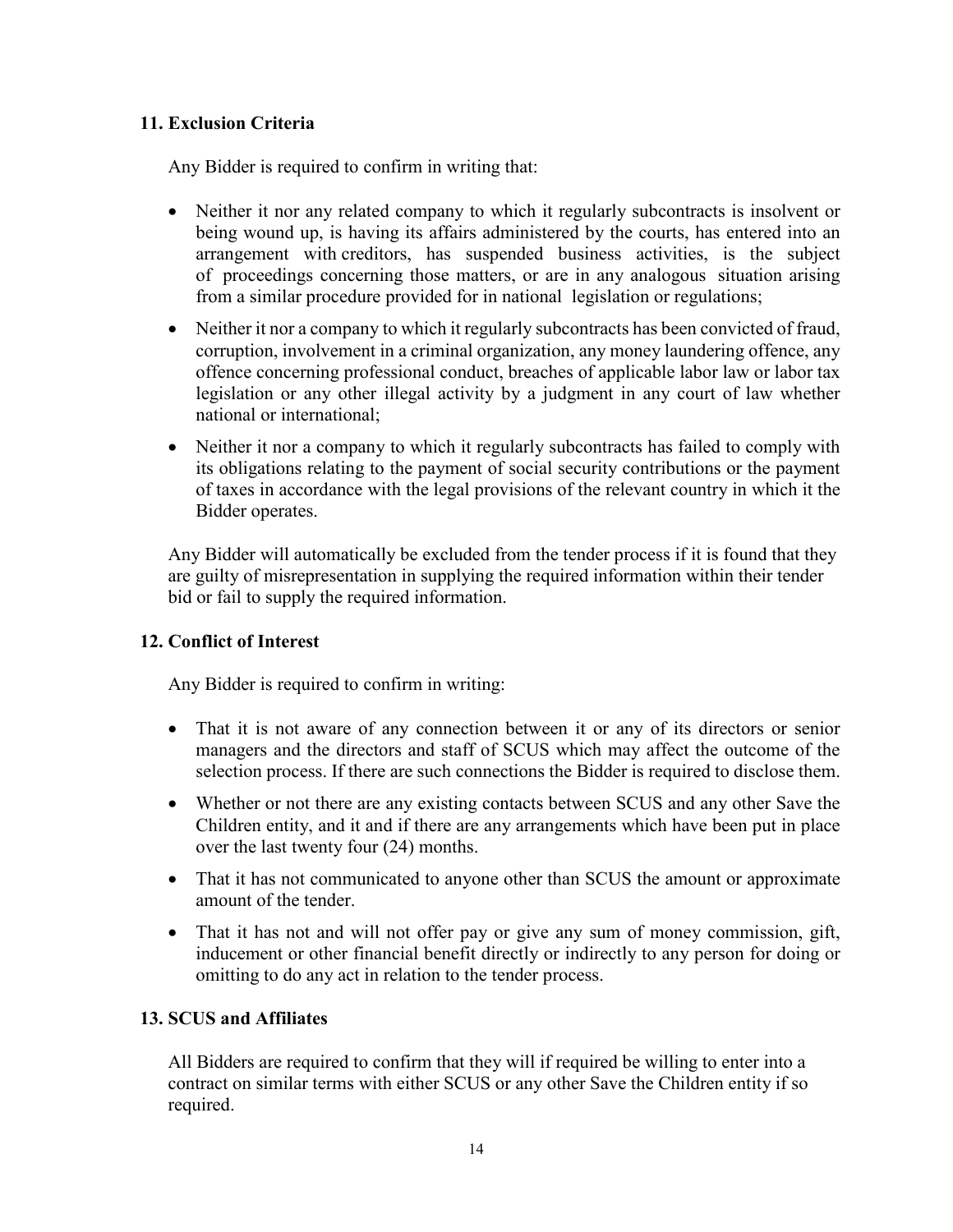#### **AGREED AND ACCEPTED**

Title: Selected Bidder Principal Owner

| <b>CUSTOMER: Save the Children Federation Inc.</b>  |                       |
|-----------------------------------------------------|-----------------------|
|                                                     | Date: $\qquad \qquad$ |
| Title: Lead Associate, Head Start Facilities,       |                       |
| <u>AGREED AND ACCEPTED</u>                          |                       |
| <b>CUSTOMER: Save the Children Federation Inc.</b>  |                       |
|                                                     |                       |
| Title: Executive Director, SCUS Head Start Programs |                       |
| <b>AGREED AND ACCEPTED</b>                          |                       |
| <b>BIDDER:</b>                                      |                       |
|                                                     | Date:                 |